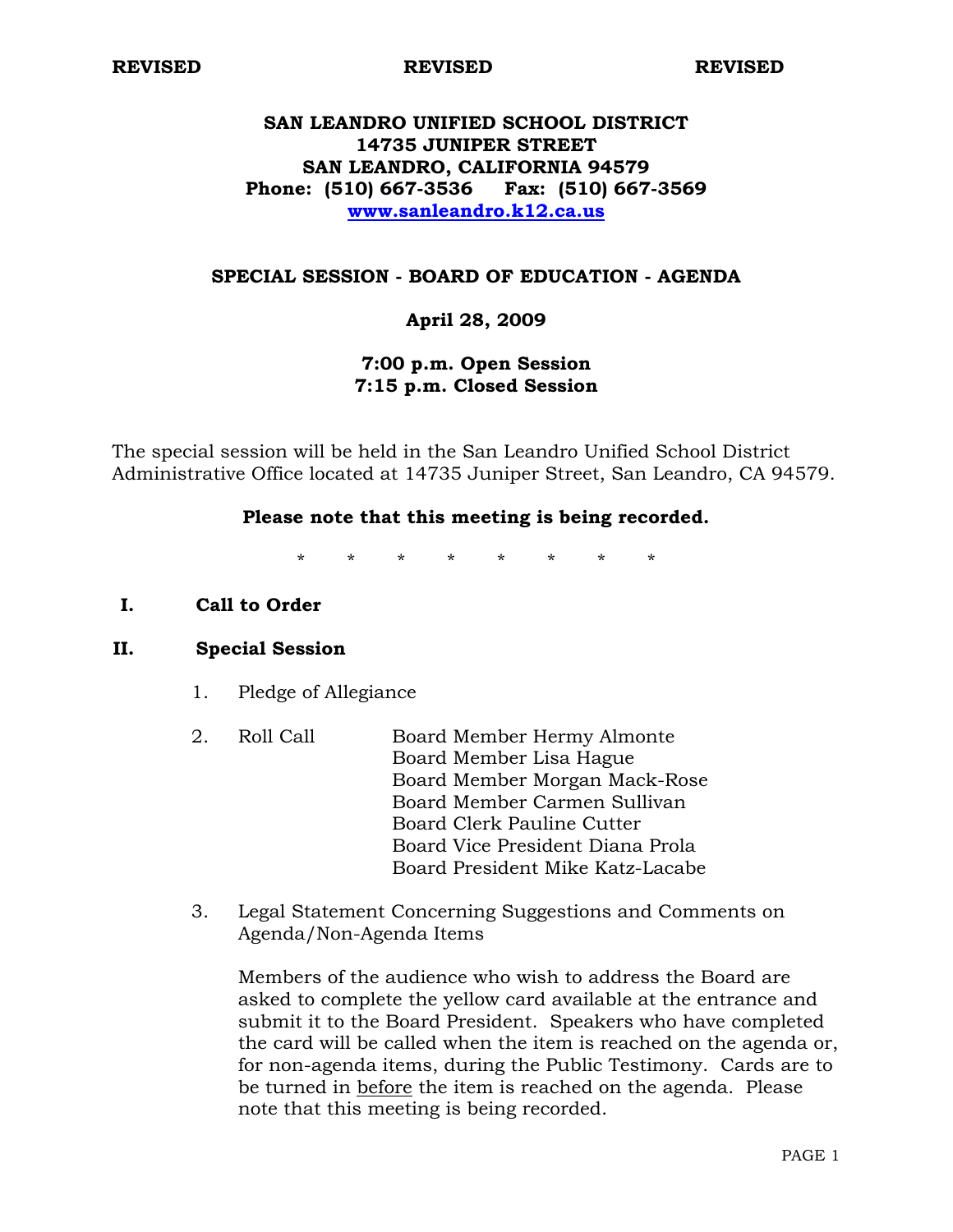State law prohibits the Board of Education from taking any action on or discussing items that are not on the posted agenda except to A) briefly respond to statements made or questions posed by the public in attendance; B) ask questions for clarification; C) provide a reference to a staff member or other resource for factual information in response to the inquiry; or D) ask a staff member to report back on the matter at the next meeting and/or put it on a future agenda. (Government Code Section 54954.2(a))

## **III. CONSENT ITEMS**

These items are considered routine and may be enacted by a single motion. At the request of any member of the Board, any item on the consent agenda shall be removed and given individual consideration for action as a regular agenda item.

Human Resources

| $2.3 - C$<br>Resolution #09-25<br>Day of the Teacher               | Staff Recommendation:                                                                                                     | Adopt Resolution #09-25 Designating<br>May 13, 2009, as Day of the Teacher. |      |  |
|--------------------------------------------------------------------|---------------------------------------------------------------------------------------------------------------------------|-----------------------------------------------------------------------------|------|--|
|                                                                    |                                                                                                                           | Motion _________ Second _________ Vote ______                               |      |  |
| $2.4 - C$<br>Resolution #09-26<br>School Nurses' Day               | Staff Recommendation:<br>Adopt Resolution #09-26 Designating<br>May 13, 2009, as School Nurses' Day.                      |                                                                             |      |  |
|                                                                    |                                                                                                                           | Motion _________ Second _________ Vote ____                                 |      |  |
| 2.5-C<br>Resolution #09-27<br>Classified School<br>Employees' Week | Staff Recommendation:<br>Adopt Resolution #09-27 Designating<br>May 18-22, 2009, as Classified School<br>Employees' Week. |                                                                             |      |  |
|                                                                    |                                                                                                                           | Motion Second Vote                                                          |      |  |
| $2.6-C$<br>Resolution #09-24<br>Management<br>Employees' Week      | Staff Recommendation:<br>Adopt Resolution #09-24 Designating<br>May 4-8, 2009, Management Employees'<br>Week.             |                                                                             |      |  |
|                                                                    | Motion                                                                                                                    | Second                                                                      | Vote |  |